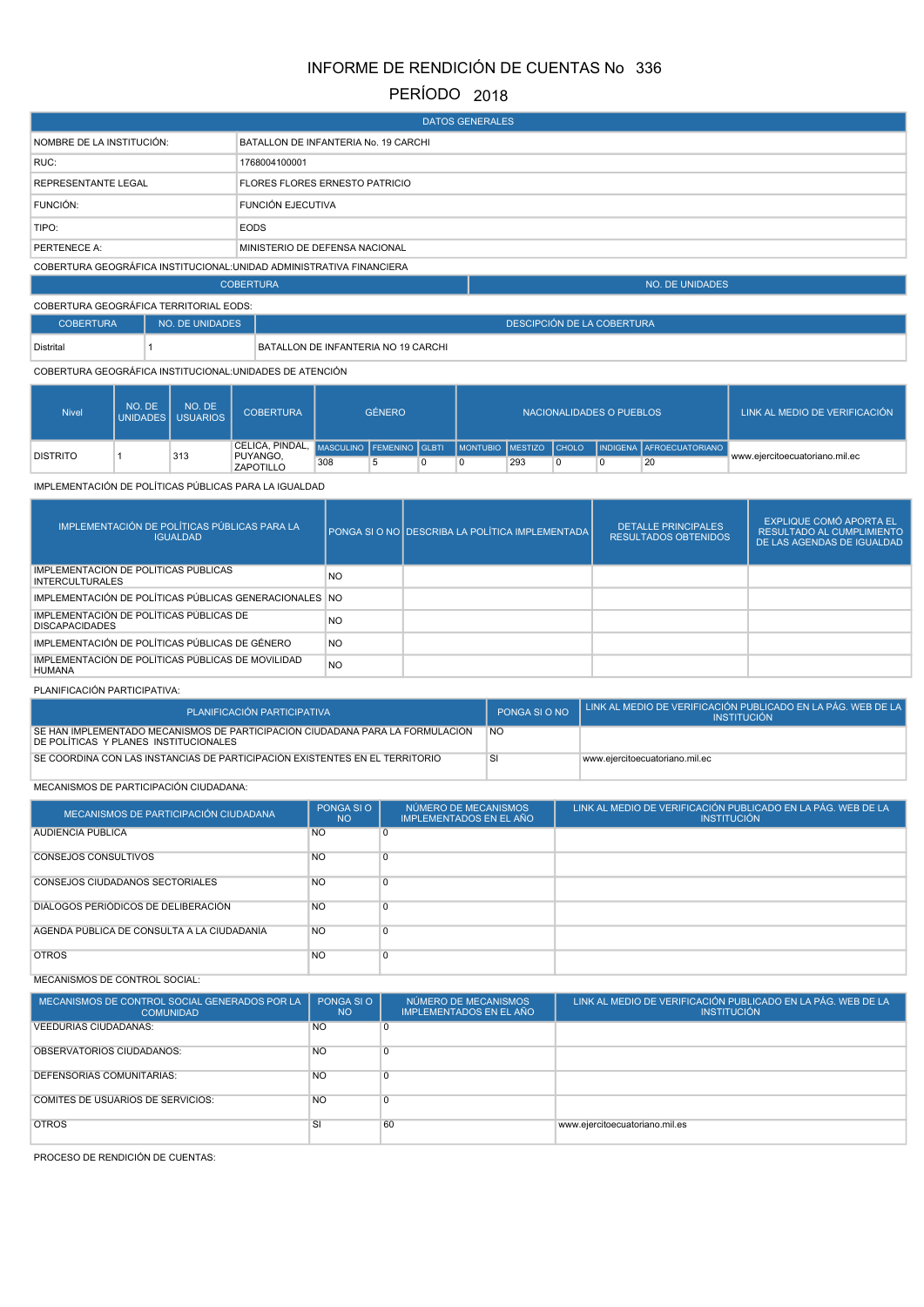| FASE:                                                                                                                       | PASOS DEL PROCESO DE RENDICIÓN DE<br><b>CUENTAS</b>                                                                | PONGA SIO<br><b>NO</b>  | DESCRIBA LA EJECUCIÓN DE LOS PASOS      | LINK AL MEDIO DE VERIFICACIÓN PUBLICADO EN LA PÁG.<br>WEB DE LA INSTITUCIÓN |
|-----------------------------------------------------------------------------------------------------------------------------|--------------------------------------------------------------------------------------------------------------------|-------------------------|-----------------------------------------|-----------------------------------------------------------------------------|
| FASE 0                                                                                                                      | CONFORMACIÓN DEL EQUIPO DE RENDICIÓN<br>DE CUENTAS:                                                                | <b>SI</b>               | PLANA MAYOR                             |                                                                             |
| FASE 0                                                                                                                      | DISEÑO DE LA PROPUESTA DEL PROCESO DE SI<br>RENDICIÓN DE CUENTAS                                                   |                         | RECOPILACION DE LA INFORMACION          |                                                                             |
| FASE 1                                                                                                                      | EVALUACIÓN DE LA GESTIÓN INSTITUCIONAL:                                                                            | $\overline{\mathsf{S}}$ | <b>DPGE</b>                             |                                                                             |
| FASE <sub>1</sub>                                                                                                           | LLENADO DEL FORMULARIO DE INFORME DE<br>RENDICIÓN DE CUENTAS ESTABLECIDO POR<br>EL CPCCS                           | SI                      | INFORMACION REGISTRADA POR EL ENCARGADO |                                                                             |
| FASE 1                                                                                                                      | REDACCIÓN DEL INFORME DE RENDICIÓN DE<br><b>CUENTAS</b>                                                            | SI                      | <b>RESPONSABLES</b>                     |                                                                             |
| FASE 1                                                                                                                      | SOCIALIZACIÓN INTERNA Y APROBACIÓN DEL SI<br>INFORME DE RENDICIÓN DE CUENTAS POR<br>PARTE DE LOS RESPONSABLES      |                         | PRESENTACION DEL INFORME AL PERSONAL    |                                                                             |
| FASE <sub>2</sub>                                                                                                           | DIFUSIÓN DEL INFORME DE RENDICIÓN DE<br>CUENTAS A TRAVÉS DE DISTINTOS MEDIOS                                       | SI                      | PAG WEB DEL EJERCITO                    |                                                                             |
| FASE <sub>2</sub>                                                                                                           | PLANIFICACIÓN DE LOS EVENTOS<br><b>PARTICIPATIVOS</b>                                                              | SI                      | REUNION CON LOS ENCARGADOS              |                                                                             |
| FASE <sub>2</sub>                                                                                                           | REALIZACIÓN DEL EVENTO DE RENDICIÓN DE<br>CUENTAS A LA CIUDADANÍA                                                  | $\overline{\mathsf{S}}$ | SALA DE OPERACIONES DEL BATALLON        |                                                                             |
| FASE <sub>2</sub>                                                                                                           | RINDIÓ CUENTAS A LA CIUDADANÍA EN LA<br>PLAZO ESTABLECIDO                                                          | SI                      | 19/02/2019                              |                                                                             |
| FASE <sub>2</sub>                                                                                                           | <b>INCORPORACIÓN DE LOS APORTES</b><br>CIUDADANOS EN EL INFORME DE RENDICIÓN<br><b>DE CUENTAS</b>                  | <b>NO</b>               |                                         |                                                                             |
| FASE <sub>3</sub>                                                                                                           | ENTREGA DEL INFORME DE RENDICIÓN DE<br>CUENTAS AL CPCCS, A TRAVÉS DEL INGRESO<br>DEL INFORME EN EL SISTEMA VIRTUAL | SI                      | 20/02/2019                              |                                                                             |
| <b>DESCRIBA</b><br>LOS<br><b>PRINCIPAL</b><br>ES<br><b>APORTES</b><br><b>CIUDADAN</b><br><b>OS</b><br><b>RECIBIDO</b><br>S: |                                                                                                                    |                         |                                         |                                                                             |

#### DATOS DEL INFORME DE RENDICIÓN DE CUENTAS:

| Fecha en que se realizó la Rendición de Cuentas ante la ciudadanía: | NO. DE<br><b>USUARIOS</b> |                  | I NO. DE USUARIOS POR GÉNERO |         |                   | NO. DE USUARIOS POR PUEBLOS Y NACIONALIDADES |              |                 |                        |  |
|---------------------------------------------------------------------|---------------------------|------------------|------------------------------|---------|-------------------|----------------------------------------------|--------------|-----------------|------------------------|--|
| 19/2/2019                                                           | 200                       | <b>MASCULINO</b> | <b>FEMENINO</b>              | l glbti | <b>I MONTUBIO</b> | <b>MESTIZO</b>                               | <b>CHOLO</b> | <b>INDIGENA</b> | <b>AFROECUATORIANO</b> |  |
|                                                                     |                           | 195              |                              | 0       |                   | 185                                          |              |                 | 15                     |  |

INCORPORACIÓN DE LOS APORTES CIUDADANOS DE LA RENDICIÓN DE CUENTAS DEL AÑO ANTERIOR EN LA GESTIÓN INSTITUCIONAL

| <b>DESCRIBA LOS COMPROMISOS</b><br>ASUMIDOS CON LA COMUNIDAD | i ¿SE INCORPORÓ EL APORTE `<br>CIUDADANO EN LA GESTIÓN<br>INSTITUCIONAL?(PONGA SÍ O NO) | <b>PORCENTAJE DE</b><br>AVANCES DE<br><b>CUMPLIMIENTO</b> | DESCRIPCIÓN DE RESULTADOS | LINK AL MEDIO DE VERIFICACIÓN |
|--------------------------------------------------------------|-----------------------------------------------------------------------------------------|-----------------------------------------------------------|---------------------------|-------------------------------|
| <b>NO APLICA</b>                                             | <b>NO</b>                                                                               |                                                           |                           |                               |
|                                                              |                                                                                         |                                                           |                           |                               |
|                                                              |                                                                                         |                                                           |                           |                               |
|                                                              |                                                                                         |                                                           |                           |                               |
|                                                              |                                                                                         |                                                           |                           |                               |

DIFUSIÓN Y COMUNICACIÓN DE LA GESTIÓN INSTITUCIONAL: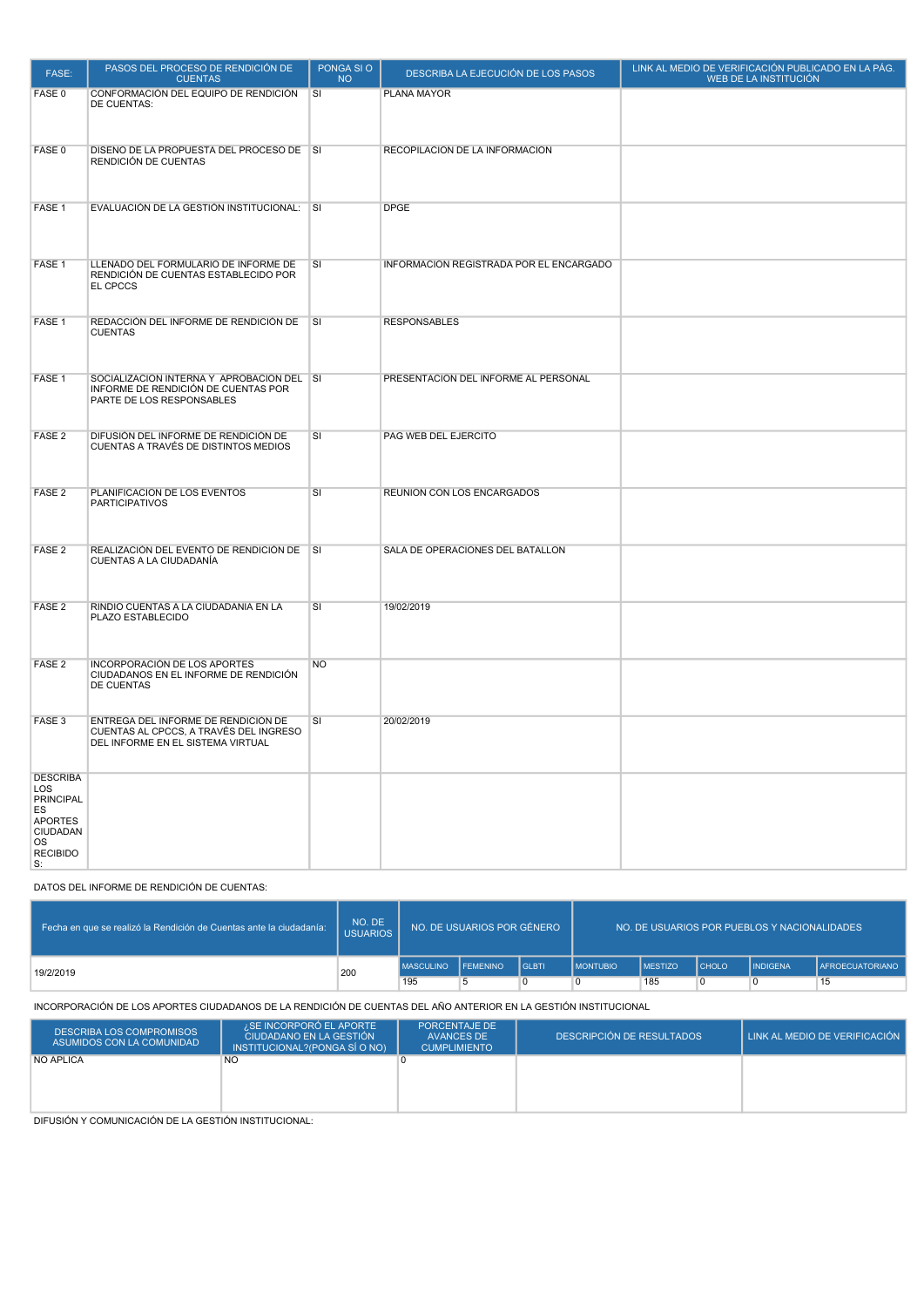| <b>MEDIOS DE</b><br><b>COMUNICACIÓN</b>                                                           | NO. DE<br><b>MEDIOS</b> | <b>PORCENTAJE</b><br>DEL PPTO, DEL<br><b>PAUTAJE QUE SE</b><br>DESTINÓ A<br><b>MEDIOS</b><br><b>LOCALES Y</b><br><b>REGIONALES</b> | <b>PORCENTAJE DEL</b><br>PPTO. DEL<br><b>PAUTAJE QUE SE</b><br><b>DESTINÓ A MEDIOS</b><br><b>NACIONAL</b> | <b>PORCENTAJE DEL</b><br>PPTO DEL PAUTAJE<br>QUE SE DESTINÓ A<br><b>MEDIOS</b><br><b>INTERNACIONALES</b> | LINK AL MEDIO DE VERIFICACIÓN<br>PUBLICADO EN LA PÁG. WEB DE LA I<br><b>INSTITUCIÓN</b> | NOMBRE DEL MEDIO | <b>MONTO</b><br><b>CONTRATADO</b> | <b>MINUTOS</b><br><b>PAUTADOS</b> |
|---------------------------------------------------------------------------------------------------|-------------------------|------------------------------------------------------------------------------------------------------------------------------------|-----------------------------------------------------------------------------------------------------------|----------------------------------------------------------------------------------------------------------|-----------------------------------------------------------------------------------------|------------------|-----------------------------------|-----------------------------------|
| <b>RADIO</b>                                                                                      | $\Omega$                | 0,00                                                                                                                               | 0.00                                                                                                      | 0.00                                                                                                     | <b>NO APLICA</b>                                                                        |                  |                                   |                                   |
| <b>PRENSA</b>                                                                                     | $\Omega$                | 0,00                                                                                                                               | 0,00                                                                                                      | 0,00                                                                                                     | <b>NO APLICA</b>                                                                        |                  |                                   |                                   |
| <b>TELEVISIÓN</b>                                                                                 | $\Omega$                | 0,00                                                                                                                               | 0,00                                                                                                      | 0,00                                                                                                     | <b>NO APLICA</b>                                                                        |                  |                                   |                                   |
| <b>MEDIOS</b><br><b>DIGITALES</b>                                                                 |                         | 0.00                                                                                                                               | 0,00                                                                                                      | 0,00                                                                                                     | www.ejercitoecuatoriano.mil.ec                                                          |                  |                                   |                                   |
| TRANSPARENCIA Y ACCESO A LA INFORMACIÓN DE LA GESTIÓN INSTITUCIONAL Y DE SU RENDICIÓN DE CUENTAS: |                         |                                                                                                                                    |                                                                                                           |                                                                                                          |                                                                                         |                  |                                   |                                   |

| MECANISMOS ADOPTADOS                                                                                                                                 | PONGA SI O NO | LINK AL MEDIO DE VERIFICACIÓN PUBLICADO EN LA PÁG. WEB DE LA<br><b>INSTITUCIÓN</b> |
|------------------------------------------------------------------------------------------------------------------------------------------------------|---------------|------------------------------------------------------------------------------------|
| PUBLICACIÓN EN LA PÁG. WEB DE LOS CONTENIDOS ESTABLECIDOS EN EL ART. 7 DE LA LOTAIP                                                                  | <b>SI</b>     | www.ejercitoecuatoriano.mil.ec                                                     |
| PUBLICACIÓN EN LA PÁG. WEB DEL INFORME DE RENDICIÓN DE CUENTAS Y SUS MEDIOS DE<br>VERIFICACIÓN ESTABLECIDOS EN EL LITERAL M, DEL ART. 7 DE LA LOTAIP | <b>SI</b>     | www.cpccs.ec                                                                       |
| PLANIFICACIÓN: Se refiere a la articulación de políticas públicas:                                                                                   |               |                                                                                    |

| LA INSTITUCIÓN TIENE ARTICULADO EL PLAN ESTRATÉGICO INSTITUCIONAL | PONGA SI O NO | LINK AL MEDIO DE VERIFICACIÓN PUBLICADO EN LA PÁG. WEB DE LA B<br><b>INSTITUCIÓN</b> |
|-------------------------------------------------------------------|---------------|--------------------------------------------------------------------------------------|
| LA INSTITUCIÓN TIENE ARTICULADAS SUS POA AL PNBV                  |               | www.eiercitoecuatoriano.mil.ec                                                       |
| EL POA ESTÁ ARTICULADO AL PLAN ESTRATÉGICO                        |               | ↓www.ejercitoecuatoriano.mil.ec                                                      |

## CUMPLIMIENTO DE LA EJECUCIÓN PROGRAMÁTICA:

| <b>OBJETIVOS ESTRATEGICOS/COMPETENCIAS</b><br><b>EXCLUSIVAS</b>                                                                                                                                                                                                                                                                                                                                                                                                                                                                                                                                                                                                                                                                                                                                                                                                                                                                                                                                                                                            | <b>META POA</b>                         |                                                                                                                                                                                                                                                                                                                                                                                                                                                                                                                                                                                                                                                                                                                                                                                                                                                                                                                                                                                                                                                                                                                                                                   | <b>INDICADOR DE LA META</b>                                    | <b>RESULTADOS</b>                             |                                            | %<br><b>CUMPLIMIENTO</b><br>DE LA GESTIÓN | <b>DESCRIPCIÓN DE LA</b><br><b>GESTIÓN POR META</b> |
|------------------------------------------------------------------------------------------------------------------------------------------------------------------------------------------------------------------------------------------------------------------------------------------------------------------------------------------------------------------------------------------------------------------------------------------------------------------------------------------------------------------------------------------------------------------------------------------------------------------------------------------------------------------------------------------------------------------------------------------------------------------------------------------------------------------------------------------------------------------------------------------------------------------------------------------------------------------------------------------------------------------------------------------------------------|-----------------------------------------|-------------------------------------------------------------------------------------------------------------------------------------------------------------------------------------------------------------------------------------------------------------------------------------------------------------------------------------------------------------------------------------------------------------------------------------------------------------------------------------------------------------------------------------------------------------------------------------------------------------------------------------------------------------------------------------------------------------------------------------------------------------------------------------------------------------------------------------------------------------------------------------------------------------------------------------------------------------------------------------------------------------------------------------------------------------------------------------------------------------------------------------------------------------------|----------------------------------------------------------------|-----------------------------------------------|--------------------------------------------|-------------------------------------------|-----------------------------------------------------|
| EL BATALLON DE INFANTERIA NO 19 CARCHI.<br>APOYARA Y GARANTIZARA LA DEFENSA DE LA<br>SOBERANIA E INTEGRIDAD TERRITORIAL,<br>MEDIANTE LA EJECUCION DE OPERACIONES<br>MILITARES DE VIGILANCIA Y CONTROL DEL<br>ESPACIO TERRESTRE. OPERACIONES MILITARES<br>PARA LA DEFENSA DE LA SOBERANIA E<br>INTEGRIDAD TERRITORIAL, APOYARA AL<br>DESARROLLO NACIONAL EN EL EJERICIO DE LA<br>SOBERANIA, MEDIANTE LA EJECUCION DE<br>OPERACIONES DE GESTION DE RIESGOS,<br>OPERACIONES CONTRA LA MINERIA ILEGAL.<br>APOYO A LAS ACTIVIDADES AGROPECUARIAS.<br>SANITARIAS, SALUD, EDUCACION, MEDIO<br>AMBIENTE Y DE TRANSPORTE; PARTICIPARA DE<br>LA SEGURIDAD INTEGRAL MEDIANTE LA<br>EJECUCION DE CONTROL DE ARMAS,<br>OPERACIONES DE PROTECCION DE LAS AREAS<br>DE INFRAESTRUCURA, ESTRATEGICA,<br>OPERACIONES EN APOYO A LA SEGURIDAD<br>CIUDADANA (LUCHA CONTRA EL NARCOTRAFICO<br>Y DELINCUENCIA ORGANIZADA EN TODO<br>MOMENTO EN SU JURISDICCION PARA APOYAR<br>AL CUMPLIMIENTO DE LA MISION<br>CONSTITUCIONAL DEL EJERCITO, COMA PARTE<br>DE LAS FUERZAS ARMADAS) | NO. DE<br><b>META</b><br>$\overline{1}$ | <b>DESCRIPCIÓN</b><br>EL BATALLON DE INFANTERIA<br>NO 19 CARCHI, APOYARA Y<br>GARNATIZAR LA DEFENSA DE<br>LA SOBERANIA E INTEGRIDAD<br>TERRITORIAL, MEDIANTE LA<br>EJECUCION DE<br>OPERACIONES MILITARES<br>DE VIGILANCIA Y CONTROL<br>DEL ESPACIO TERRESTRE,<br>OPERACIONES MILITARES<br>PARA LA DEFENSA DE LA<br>SOBERANIA E INTEGRIDAD<br><b>TERRITORIAL, APOYARA AL</b><br>DESARROLLO NACIONAL EN<br>EL EJERICIO DE LA<br>SOBERANIA, MEDIANTE LA<br>EJECUCION DE<br>OPERACIONES DE GESTION<br>DE RIESGOS, OPERACIONES<br>CONTRA LA MINERIA ILEGAL,<br>APOYO A LAS ACTIVIDADES<br>AGROPECUARIAS,<br>SANITARIAS, SALUD,<br>EDUCACION, MEDIO<br>AMBIENTE Y DE<br>TRANSPORTE: PARTICIPARA<br>DE LA SEGURIDAD INTEGRAL<br>MEDIANTE LA EJECUCION DE<br>CONTROL DE ARMAS.<br>OPERACIONES DE<br>PROTECCION DE LAS AREAS<br>DE INFRAESTRUCURA,<br><b>ESTRATEGICA.</b><br>OPERACIONES EN APOYO A<br>LA SEGURIDAD CIUDADANA<br>(LUCHA CONTRA EL<br>NARCOTRAFICO Y<br>DELINCUENCIA ORGANIZADA<br>EN TODO MOMENTO EN SU<br><b>JURISDICCION PARA APOYAR</b><br>AL CUMPLIMIENTO DE LA<br><b>MISION CONSTITUCIONAL</b><br>DEL EJERCITO, COMA PARTE<br>DE LAS FUERZAS ARMADAS) | PORCENTAJES DE EJEUCION<br>TOTAL % CUMPLIMIENTO DE LA GESTIÓN: | <b>TOTALES</b><br><b>PLANIFICADOS</b><br>1.00 | <b>TOTALES</b><br><b>CUMPLIDOS</b><br>1,00 | 100,00 %<br>100                           | SE EJECUTO AL 100%                                  |

CUMPLIMIENTO DE LA EJECUCION PRESUPUESTARIA:

| <b>TIPO</b>           | ELIJA Ó DESCRIBA                                                | <b>PRESUPUESTO</b><br><b>PLANIFICADO</b> | <b>PRESUPUESTO</b><br><b>EJECUTADO</b> | <b>% CUMPLIMIENTO</b><br><b>DEL PRESUPUESTO</b> | LINK AL MEDIO DE VERIFICACIÓN<br>PUBLICADO EN LA PÁG. WEB DE LA<br><b>INSTITUCIÓN</b> |
|-----------------------|-----------------------------------------------------------------|------------------------------------------|----------------------------------------|-------------------------------------------------|---------------------------------------------------------------------------------------|
| PROGRAMA Y/O PROYECTO | 01 ADMINISTRACION CENTRAL                                       | \$37,874.20                              | \$37,874.20                            | 100.00 %                                        | www.ejercitoecuatoriano.mil.ec                                                        |
| PROGRAMA Y/O PROYECTO | 55. PROTECCION Y VIGILANCIA DE TERRITORIO<br><b>ECUATORIANO</b> | \$47,917.48                              | \$47.917.48                            | 100,00 %                                        | www.ejercitoecuatoriano.mil.ec                                                        |
| PROGRAMA Y/O PROYECTO | 57. ALISTAMIENTO OPERACIONAL DE LAS<br><b>FUERZAS ARMADAS</b>   | \$20,507.82                              | \$20,507.82                            | 100,00 %                                        | www.ejercitoecuatoriano.mil.ec                                                        |
| PROGRAMA Y/O PROYECTO | 91. SEGURIDAD INTEGRAL                                          | \$37,565.00                              | \$37,565.00                            | 100,00 %                                        | www.ejercitoecuatoriano.mil.ec                                                        |
| PROGRAMA Y/O PROYECTO | 91. SEGURIDAD INTEGRAL                                          | \$37,565.00                              | \$37,565.00                            | 100,00 %                                        | www.ejercitoecuatoriano.mil.ec                                                        |
|                       | TOTAL:                                                          | \$181,429.50                             | \$181.429.50 100,00                    |                                                 |                                                                                       |